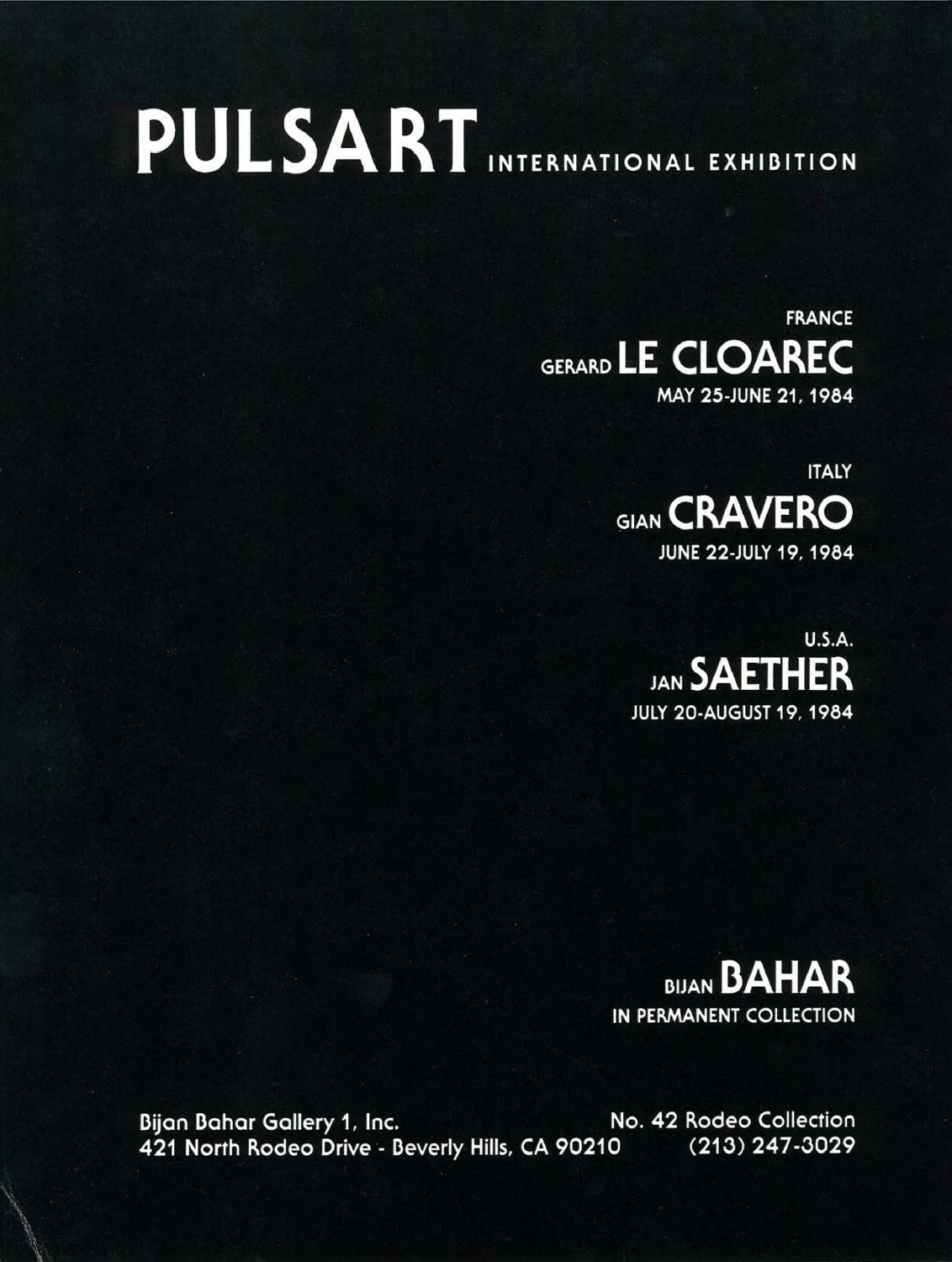

**The authentic artistic expression always aspires to communicate in a most profound manner, opening a dialectical process by phenomenally transforming the** *essences* **of all things explored. It** *enters* **into the most intricate investigations, in much the same way as science and philosophy, reflecting evolutionary processes and projecting** *new* **dimensions.** 

**In** *these* **times of rapid change ...** *these* **times of** *unprecedented*  **growth ...** *these* **times of unrest within our inner and** *outer* **worlds,** *we,* **as the human fiber of our society,** *seem* **always to be searching for greater understanding and for ways to create a** *better, more* **satisfying way of life. As human beings, the artists** *presented* **in this exhibition search the same space, reflecting through their unique creative expressions, issues pertinent to our times and essential to our lives. Through their dynamic, often startling images, they explore the nature of being in this contemporary world and transform their thoughts, feelings and observations, with masterly artistic ability, into works of art that communicate with vital** *energy.* **Each work of art is a unique creation to be discovered and each artist provocatively invites our active participation.** 

**What** *we ore* **experiencing** *here* **is the evidence of the birth of a** *new*  **movement within art and this exhibition heralds its** *emergence.* **The artists**  *presented,* **each autonomously living and working in different parts of the globe in diverse artistic styles, express a common spirit. In experiencing**  *these* **magnificent creations,** *one* **senses their relationship to the great masters who each within their contemporaniety created works of art of timeless beauty that** *ore* **as valid today as when they** *were created.* **This is art that transcends time and space, that enters a pulsating** *new* **dimension with boundless dynamic energy. This is Pulsart!**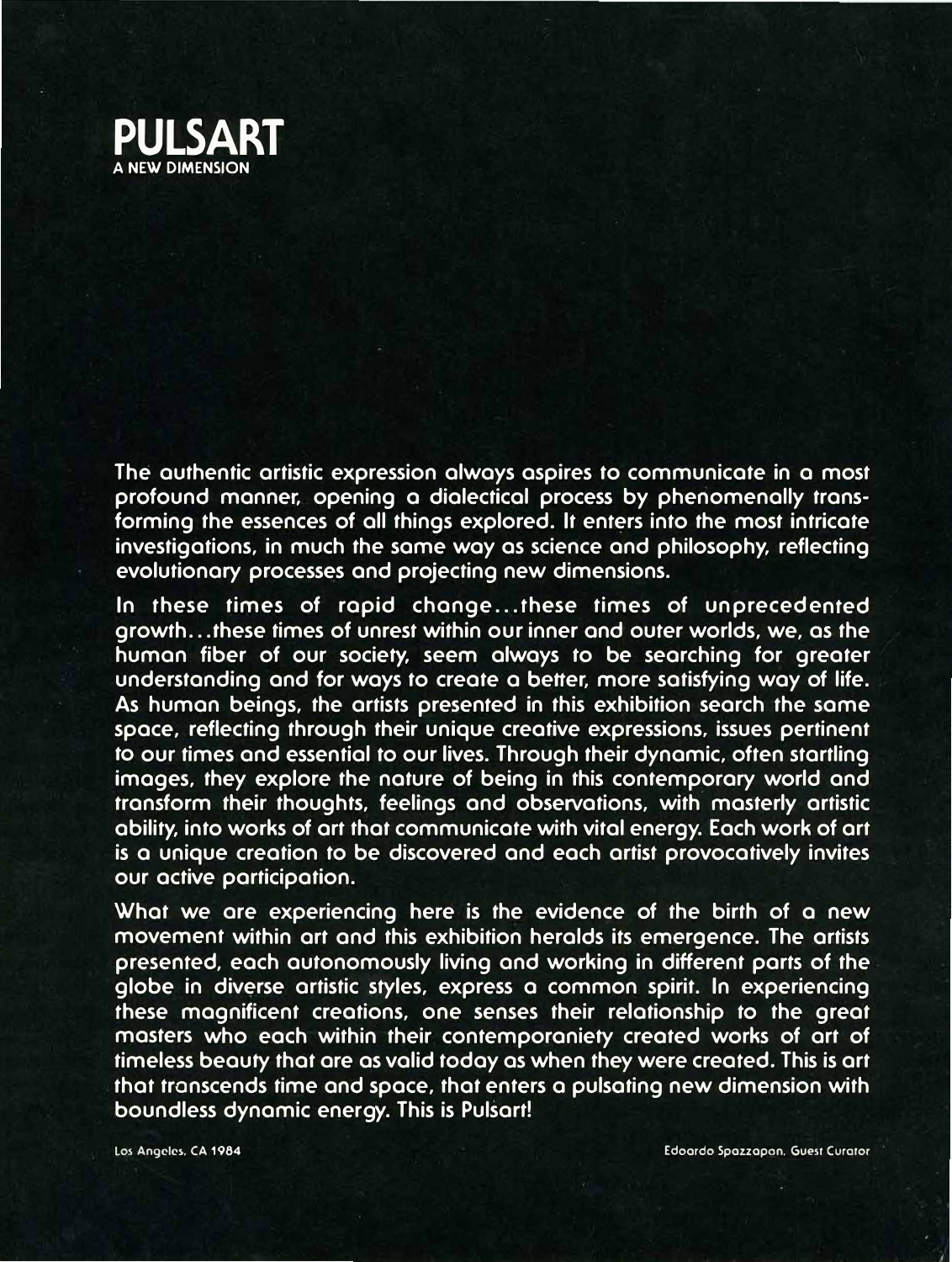